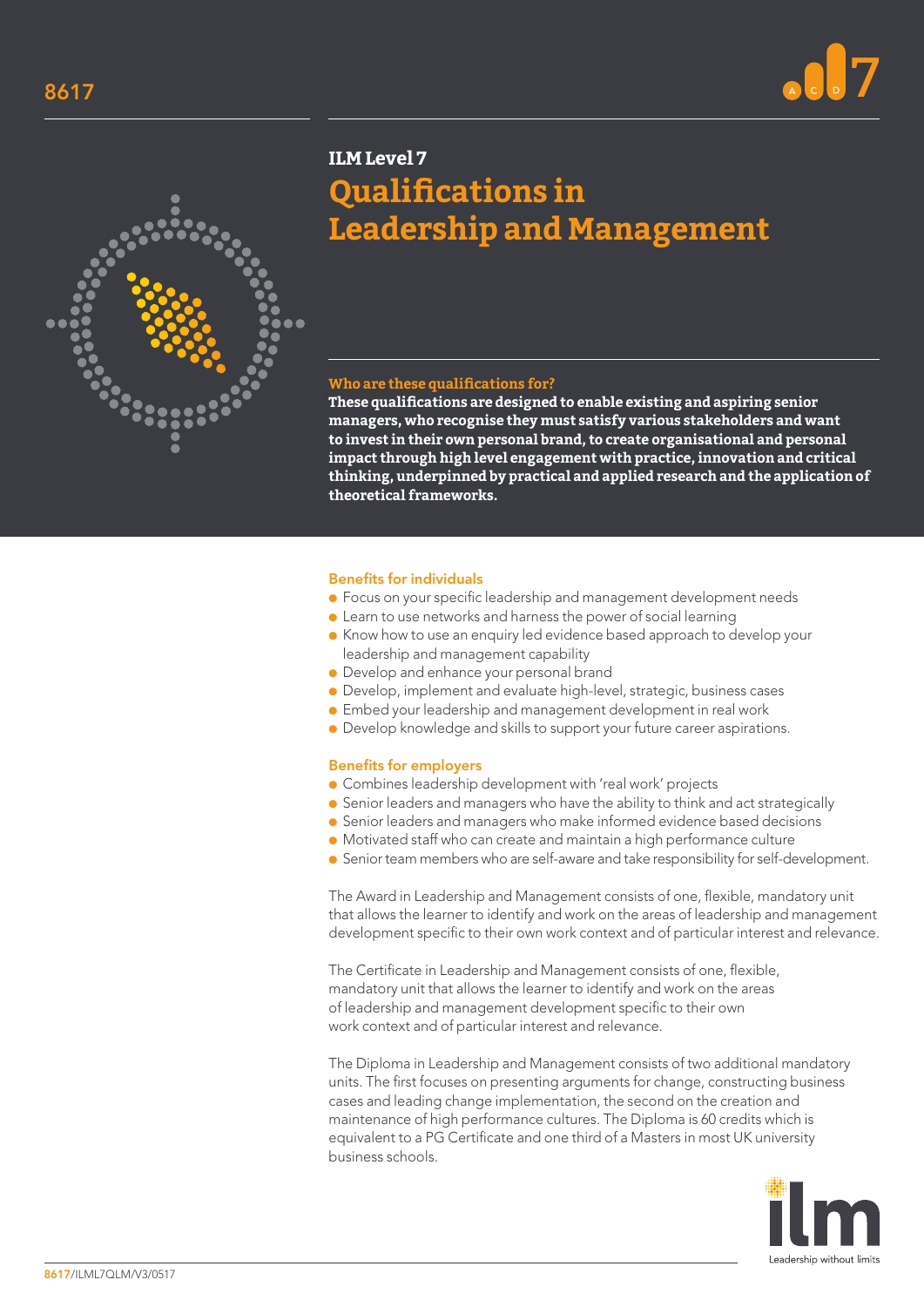

#### Progression

Successful completion of these qualifications can lead to a range of progression options including the following:

- Level 7 Certificate in Leadership and Management
- Level 7 Diploma in Leadership and Management
- Entry onto university Masters programmes\*
- Eligibility for ILM Fellowship.

\*The Diploma provides one third of the credit value towards a Masters qualification. Please check entry requirements directly with university.

# **Qualification overview**

| <b>Qualification title</b>                                                               | <b>Credit value</b> | Total qualification time | Structure                                                                                             |  |  |
|------------------------------------------------------------------------------------------|---------------------|--------------------------|-------------------------------------------------------------------------------------------------------|--|--|
| <b>ILM Level 7 Award in</b><br><b>Leadership and Management</b><br>QAN: 601/5286/2       | 10 credits          | 100 hours                | • 2 hour induction<br>• At least 3 hours tutorial support<br>$\bullet$ One mandatory unit*            |  |  |
| <b>ILM Level 7 Certificate in</b><br><b>Leadership and Management</b><br>QAN: 601/2510/X | 20 credits          | 200 hours                | $\bullet$ 2 hour induction<br>• At least 3 hours tutorial support<br>$\bullet$ One mandatory unit*    |  |  |
| <b>ILM Level 7 Diploma in</b><br><b>Leadership and Management</b><br>QAN: 601/2511/1     | 60 credits          | 600 hours                | $\bullet$ 6 hour induction<br>• At least 9 hours tutorial support<br>$\bullet$ Three mandatory units* |  |  |

\*Refer to table below for unit details

# **Rules of combination**

#### Award

● One mandatory unit (credit value of 10)

#### **Certificate**

● One mandatory unit (credit value 20)

#### Diploma

● Three mandatory units (total credit value of 60)

# **Overview of units**

| Reference | Unit title                                                                     | l Level | $\sqrt{CV^*}$ | GLH**        | Mandatory*** |
|-----------|--------------------------------------------------------------------------------|---------|---------------|--------------|--------------|
| 8617-700  | Developing leadership and management capability through enquiry                |         |               | $30^{\circ}$ |              |
| 8617-701  | Developing a high-level business case                                          |         |               | 30           |              |
| 8617-702  | Developing and maintaining a high-performance culture and optimising resources |         | 20            | 30           |              |
| 8617-703  | Developing strategic leadership and management capability                      |         |               |              |              |

\*Credit value \*\*Guided learning hours \*\*\*A= Award C=Certificate D=Diploma